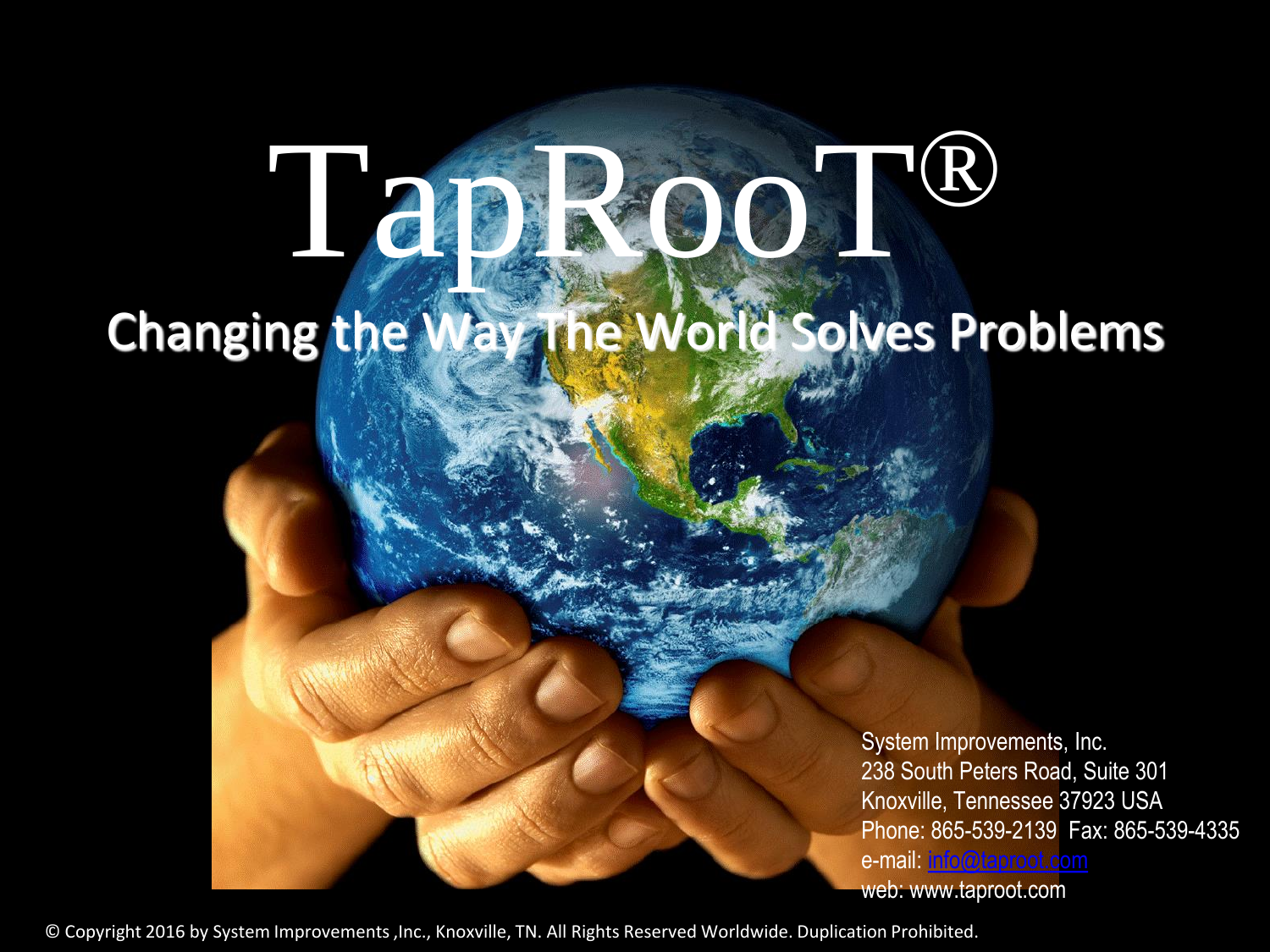

## The latest release of TapRooT® VI introduced the ability to add Analysis Comments to the custom report builder. Any analysis comment made on the Root Cause Tree can now be added to a custom report.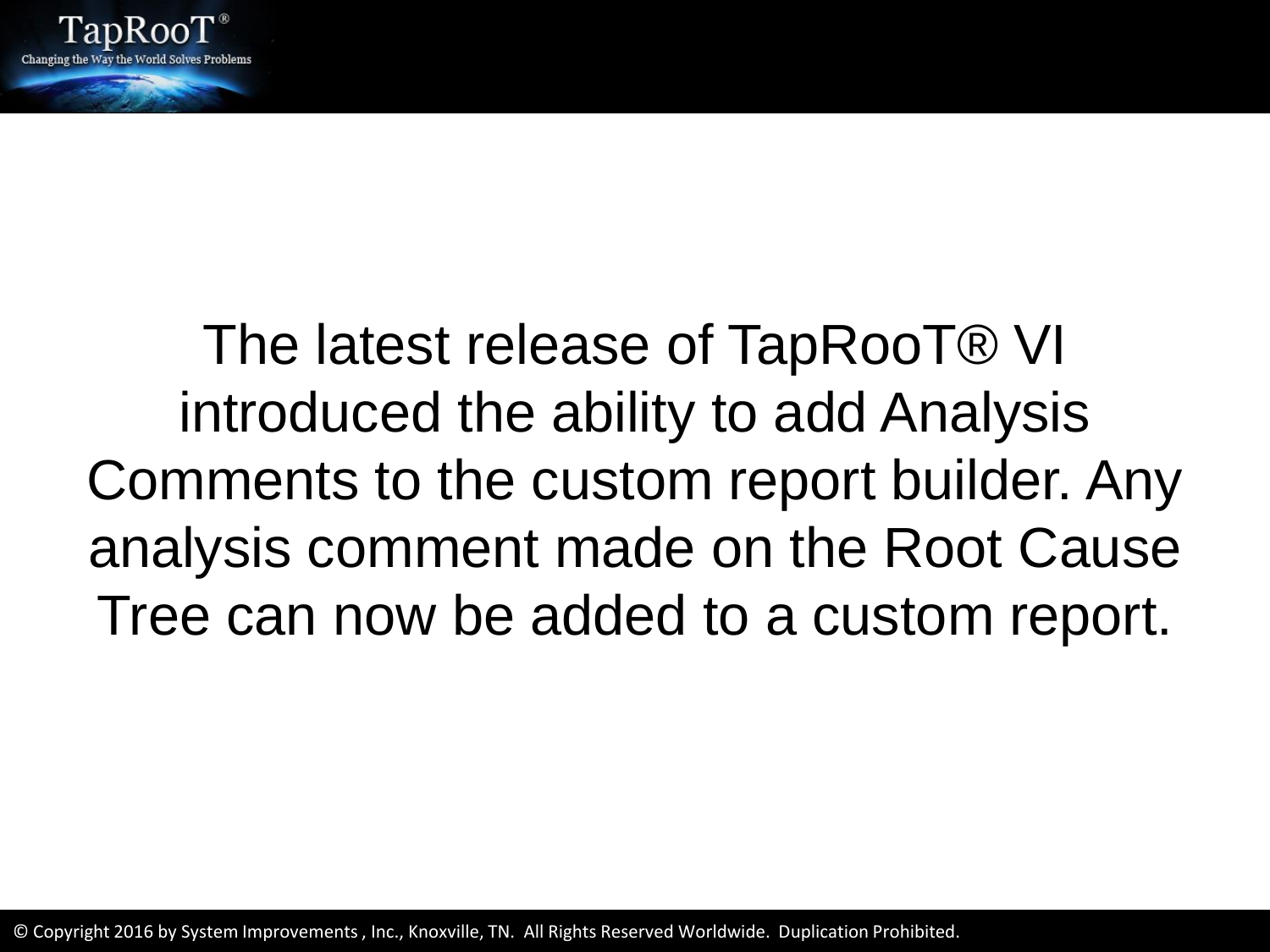

• First, a causal factor will need to be added to the SnapCharT®.

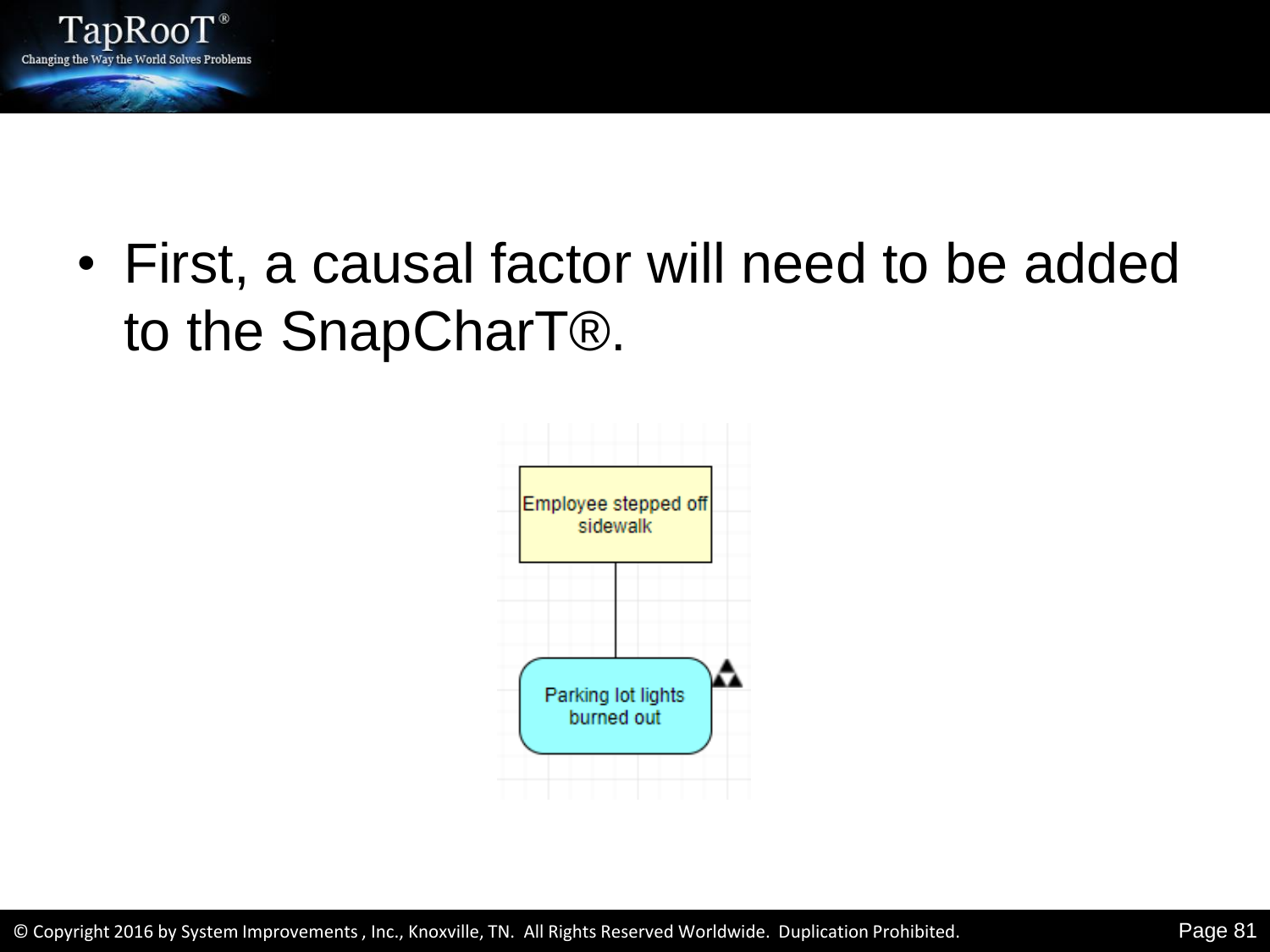

Once we have identified a causal factor, exit the SnapCharT® and notice we have the causal factor we selected on the SnapCharT® appear in the **Causal Factors Identified** section toward the bottom of the page.

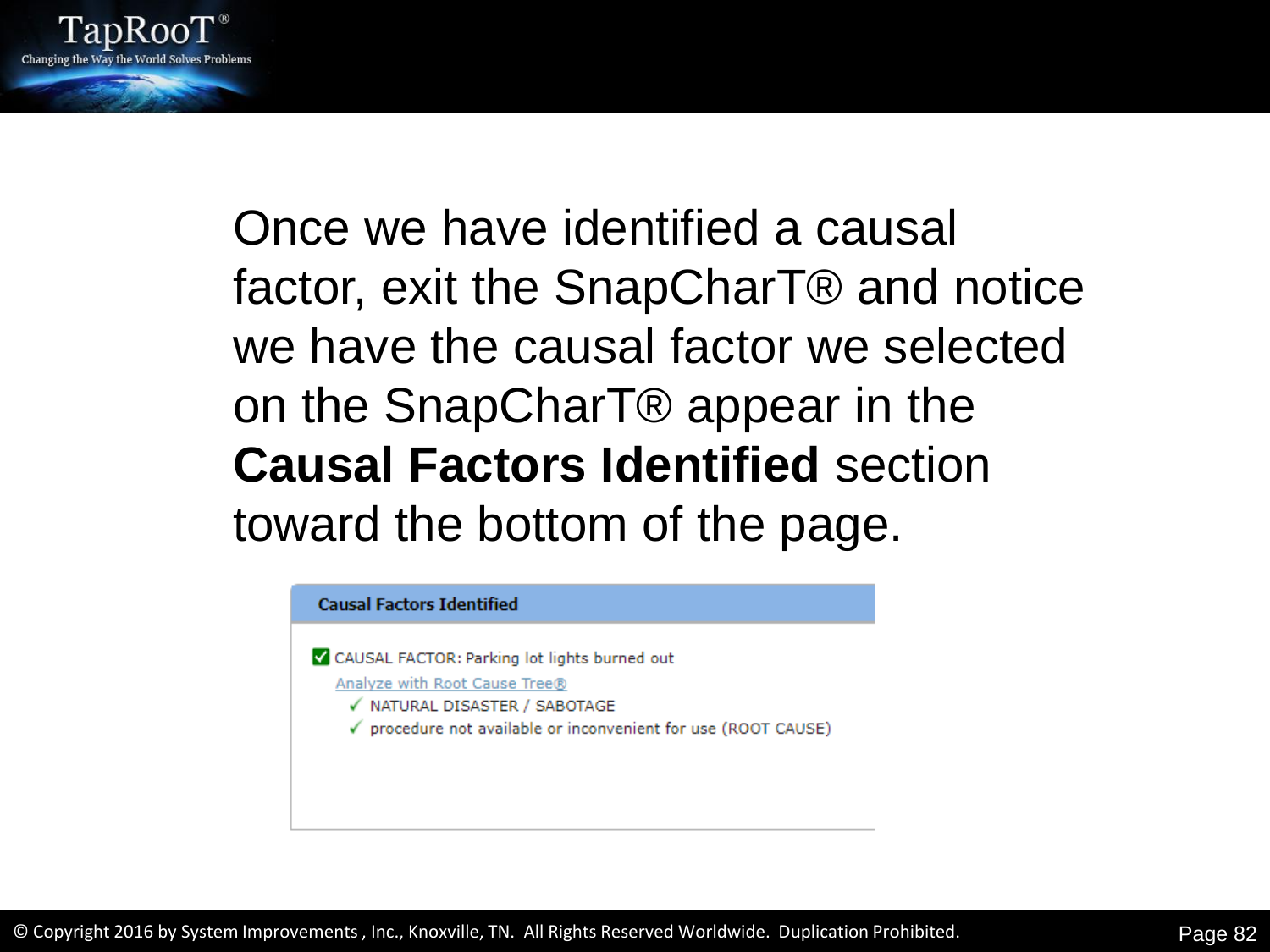

## When we open the root cause tree notice when the mouse hovers over a root cause, a menu appears.

**Individual Performance** 

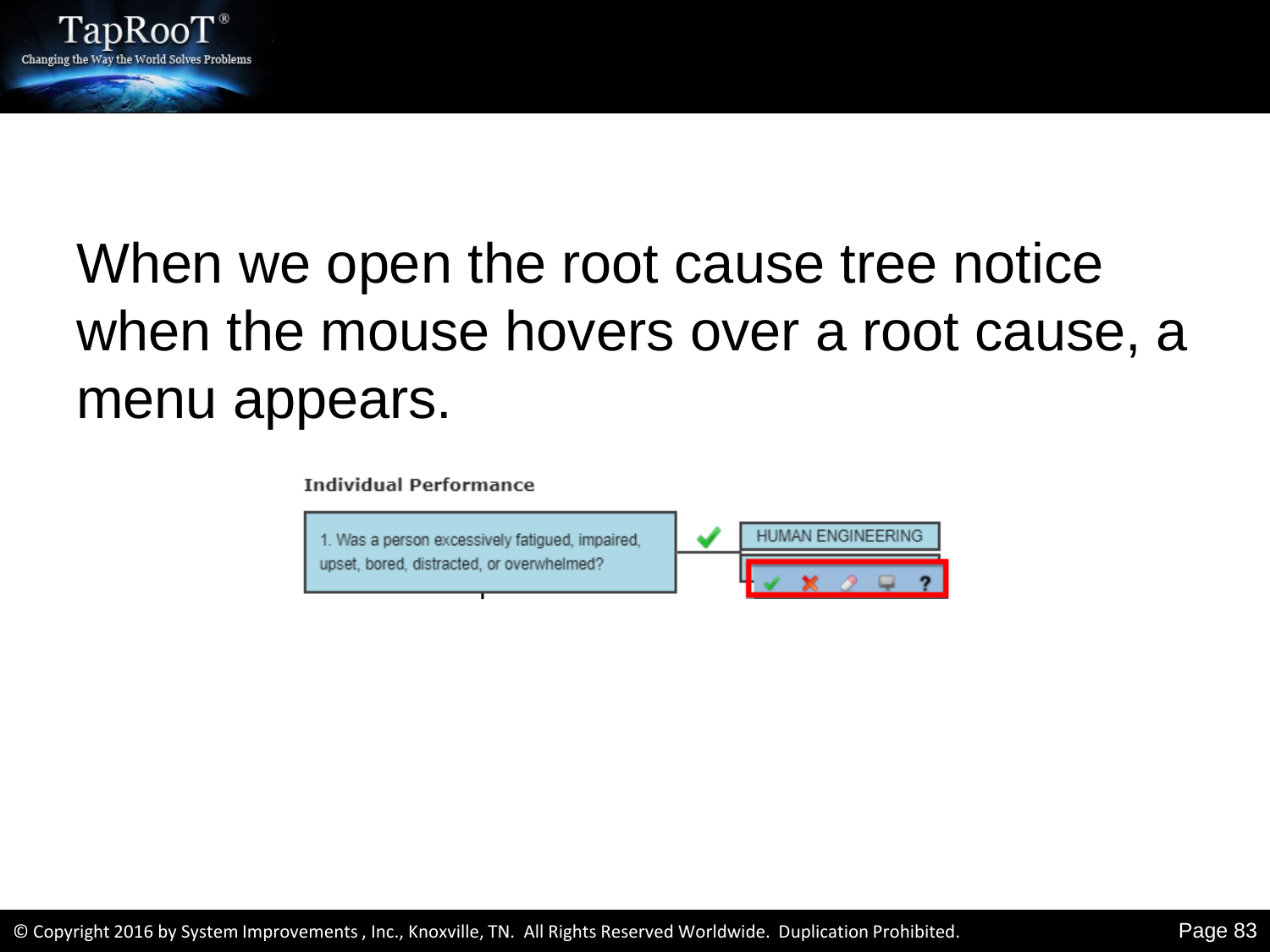

• On this menu, the analysis comment icon will appear. When the **analysis** icon is selected an **analysis comment** window will appear.

**Individual Performance** 



© Copyright 2016 by System Improvements , Inc., Knoxville, TN. All Rights Reserved Worldwide. Duplication Prohibited. Page 84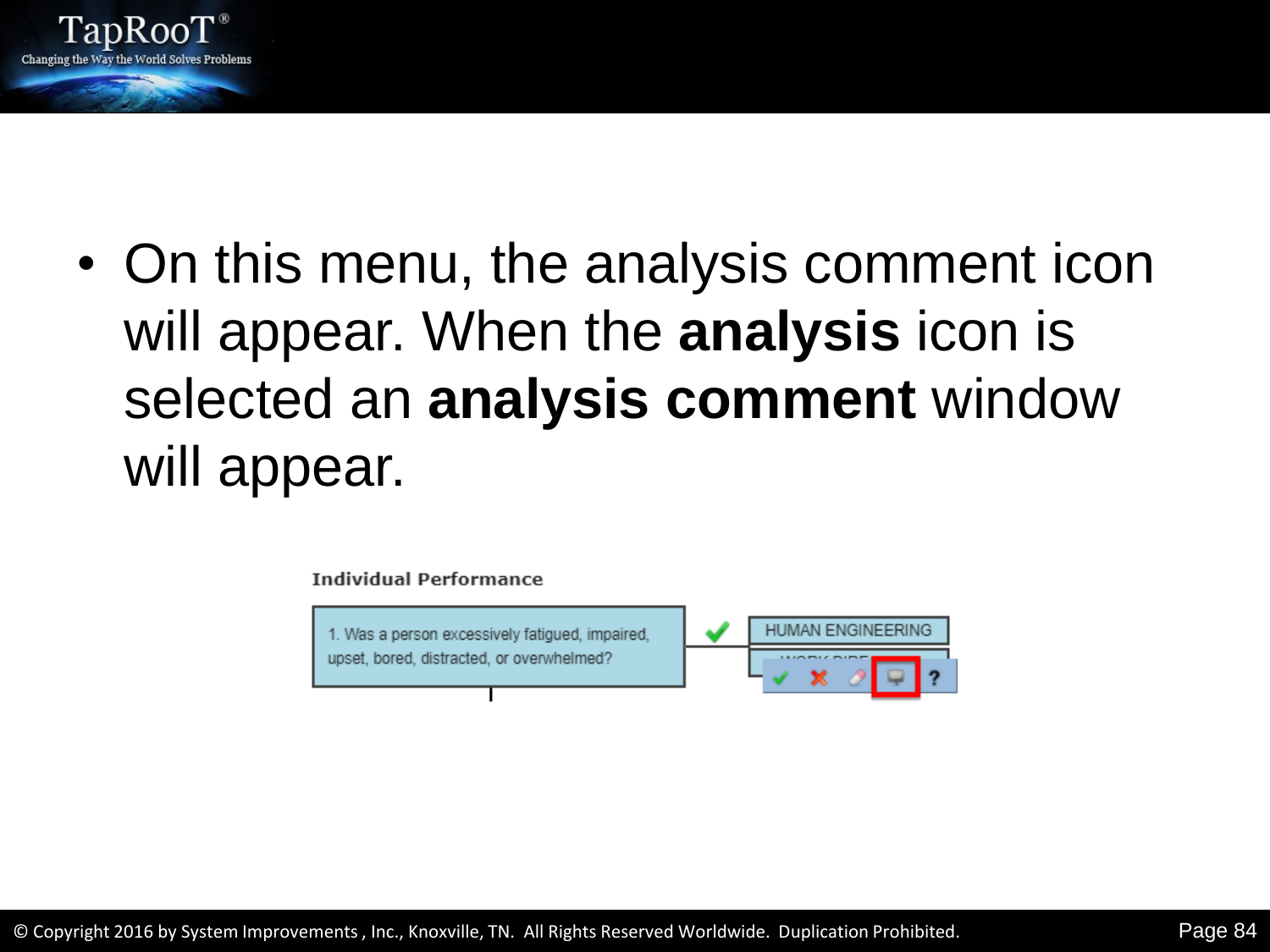

## Once data has been added to this section, you must hit the [Apply Changes] button for these changes to be saved.

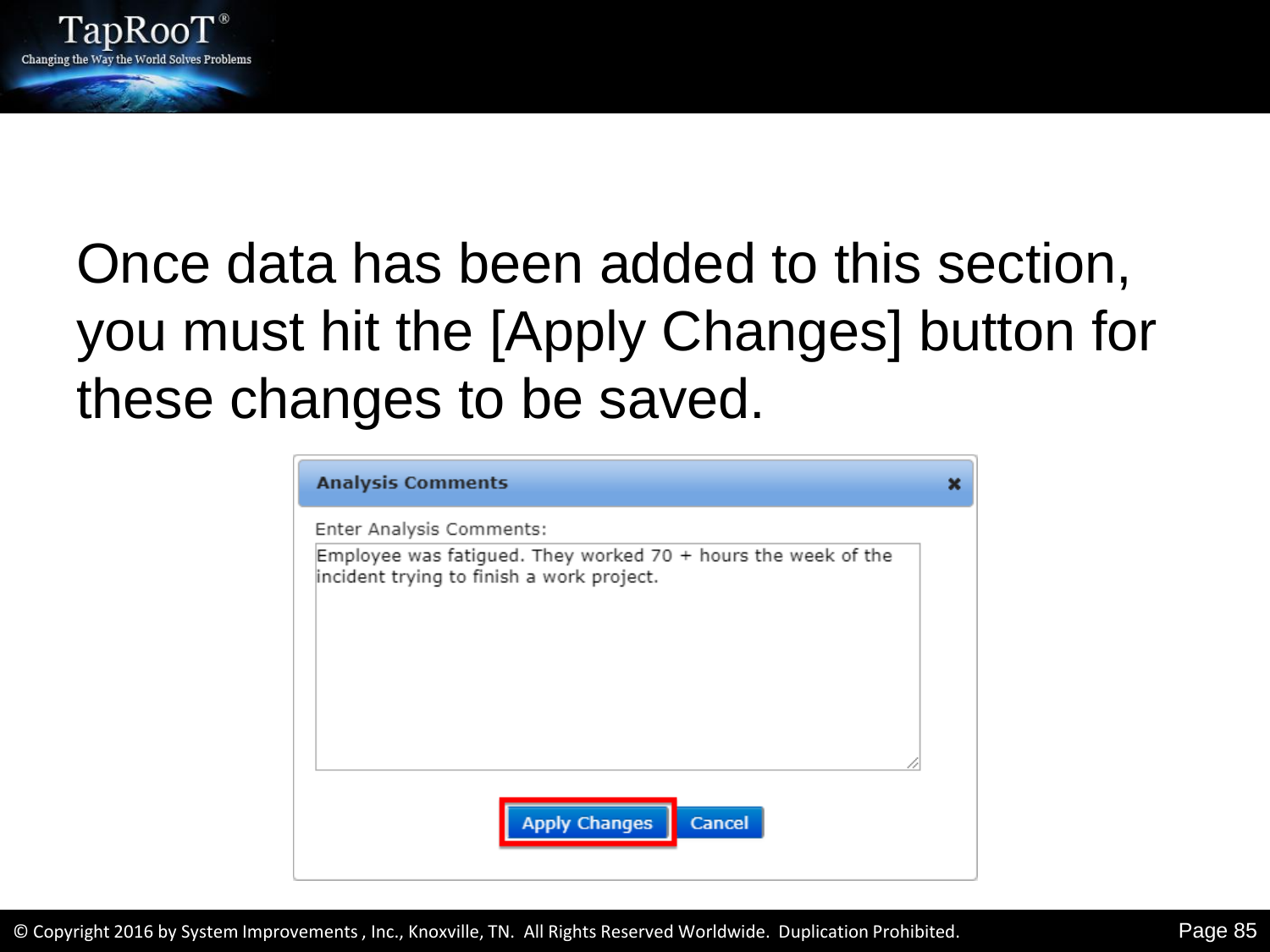

• Notice, after the analysis comment has been saved to this Root Cause, an icon appears at the top. This indicates that an analysis comment has been added.

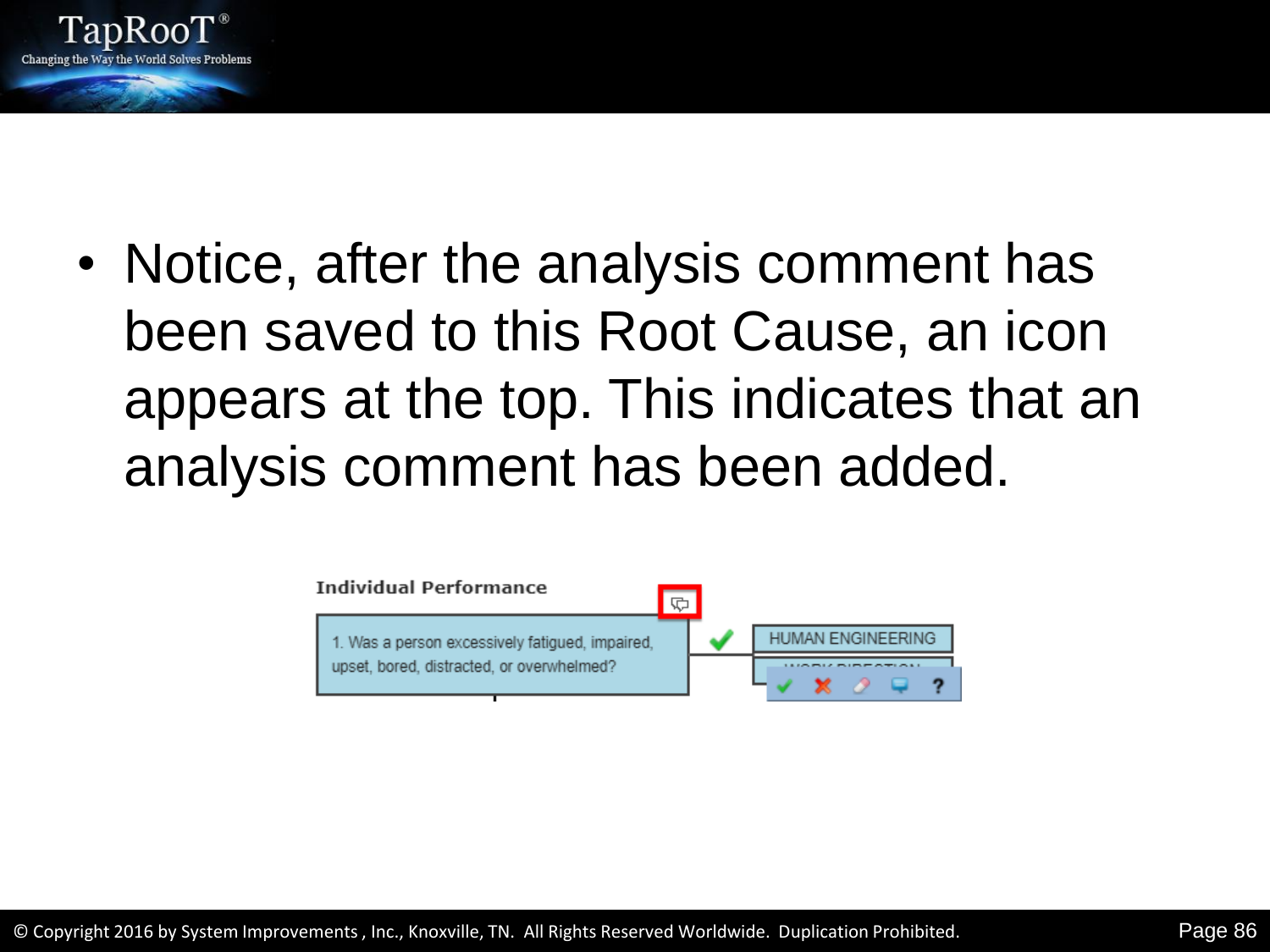

#### Now to add this comment to the custom reports. Select the **Reports** tab and click the **Report Builder** link.

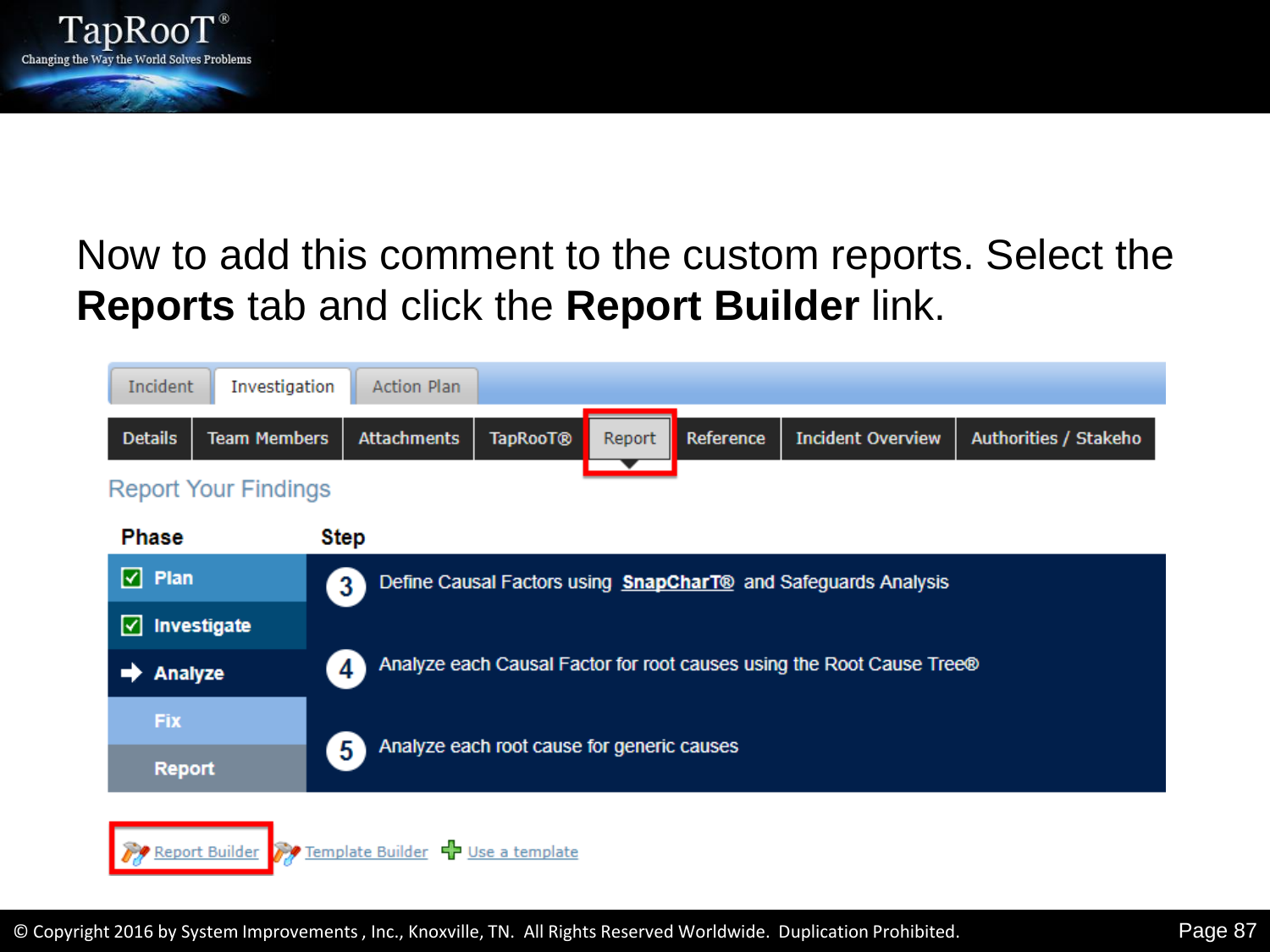

• Expand the **TapRooT**® **Tables** section on the left-hand side and hover the mouse over **Analysis Comments** until the directional arrows appear. Once the arrows appear, you can now drag and drop this field onto the report.

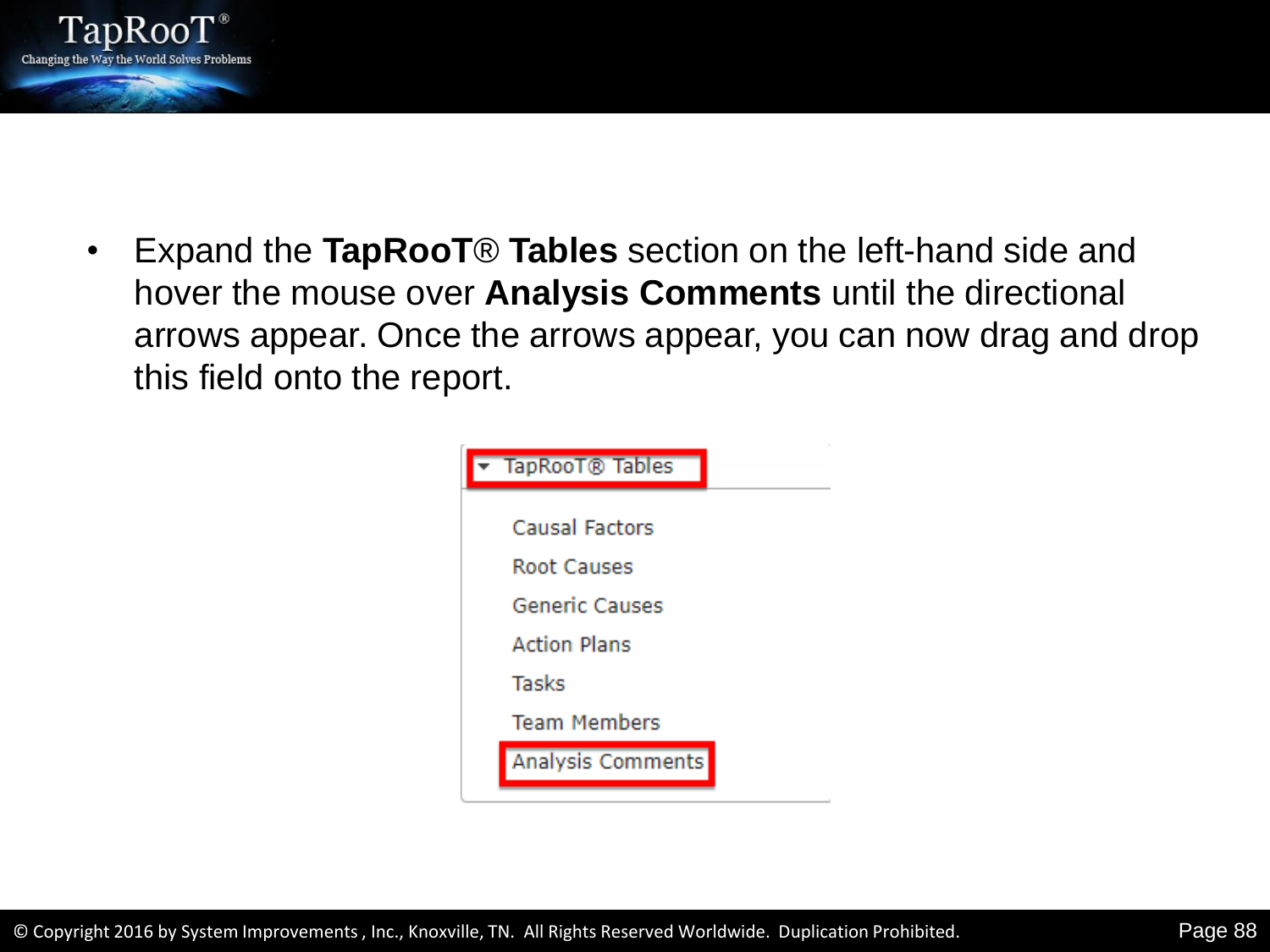

#### After this field has been added to the report, you can now save, name and exit the report.

| + Header                         |                      | $\Delta$<br>$\bullet$<br> U <br>$\, {\bf B} \,$<br>$\boldsymbol{I}$<br>⋿ |                                | <b>PORTRAIT DE LANDSCAPE</b> |
|----------------------------------|----------------------|--------------------------------------------------------------------------|--------------------------------|------------------------------|
| Show Company Logo                | $\blacktriangledown$ |                                                                          |                                | Date: Aug 23 2017            |
| <b>Show Company Name</b>         | $\blacktriangledown$ |                                                                          | <b>Analysis Comment Report</b> |                              |
| Show Company Address             | $\Box$               |                                                                          |                                |                              |
| Show Company Phone               | $\Box$               |                                                                          | System Improvements            |                              |
| Show Company Email               | $\Box$               |                                                                          |                                |                              |
| Show Company Website             | $\Box$               |                                                                          |                                |                              |
| Show Report Title                | $\blacktriangledown$ | [TapRooT® : Action Plans ]                                               |                                |                              |
| Show Date Created                | $\blacktriangledown$ |                                                                          |                                |                              |
| ▶ Visual Elements                |                      |                                                                          |                                |                              |
| TapRooT® Tables                  |                      |                                                                          |                                |                              |
| <b>Causal Factors</b>            |                      |                                                                          |                                |                              |
| <b>Root Causes</b>               |                      |                                                                          |                                |                              |
| <b>Generic Causes</b>            |                      |                                                                          |                                |                              |
| <b>Action Plans</b>              |                      |                                                                          |                                |                              |
| Tasks                            |                      |                                                                          |                                |                              |
| <b>Team Members</b>              |                      |                                                                          |                                |                              |
| Analysis Comments                |                      |                                                                          |                                |                              |
| ▶ SnapCap Images                 |                      |                                                                          |                                |                              |
| ▶ SnapCap Common Types           |                      |                                                                          |                                |                              |
| Attachments                      |                      |                                                                          |                                |                              |
| <b>Investigation Information</b> |                      |                                                                          |                                |                              |
| <b>▶ Details</b>                 |                      |                                                                          |                                |                              |

 $\mathbf{I}$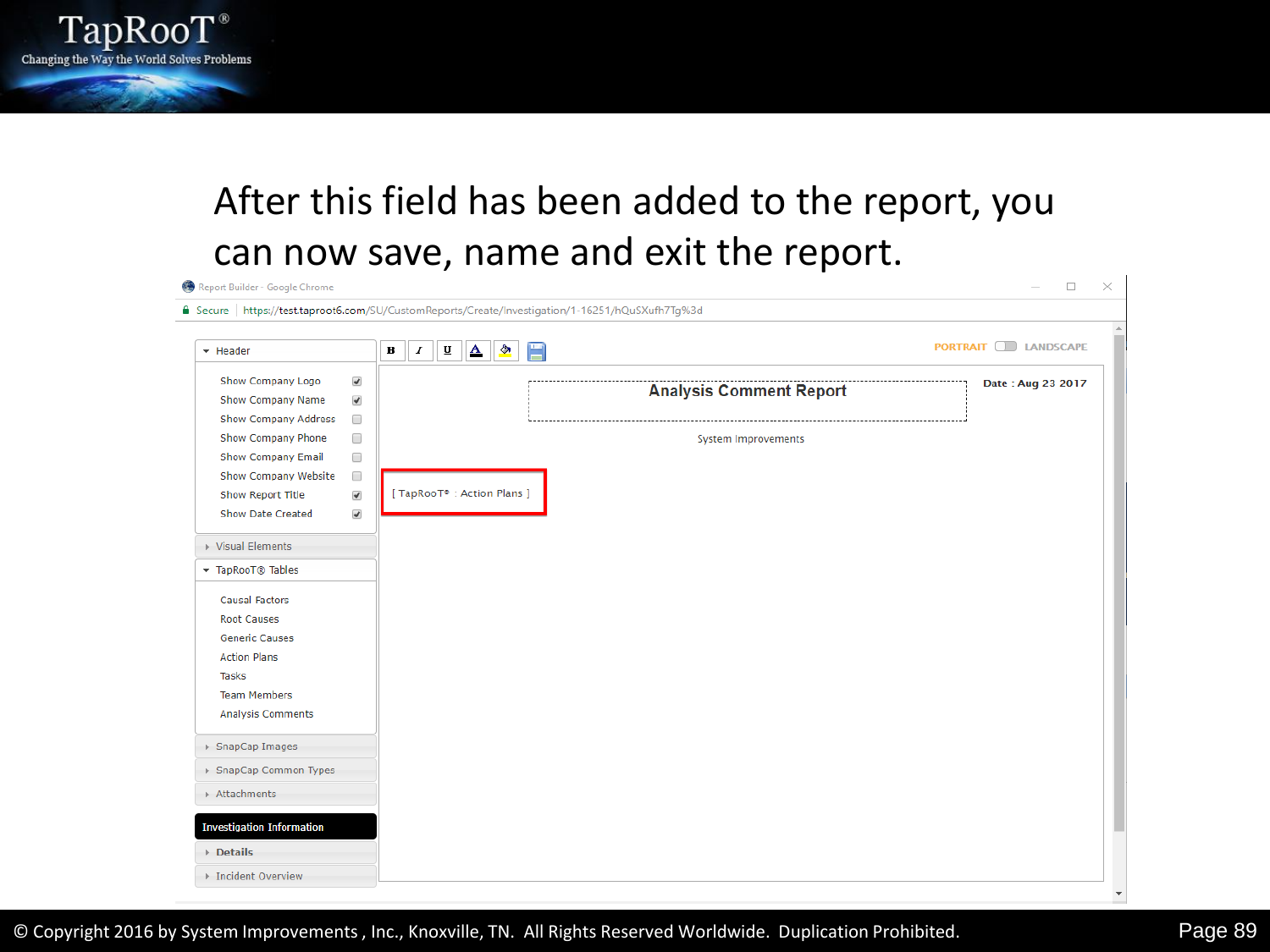

• To see the final report with the analysis comment, save and exit the report builder. Select the report name with the mouse to generate this report.